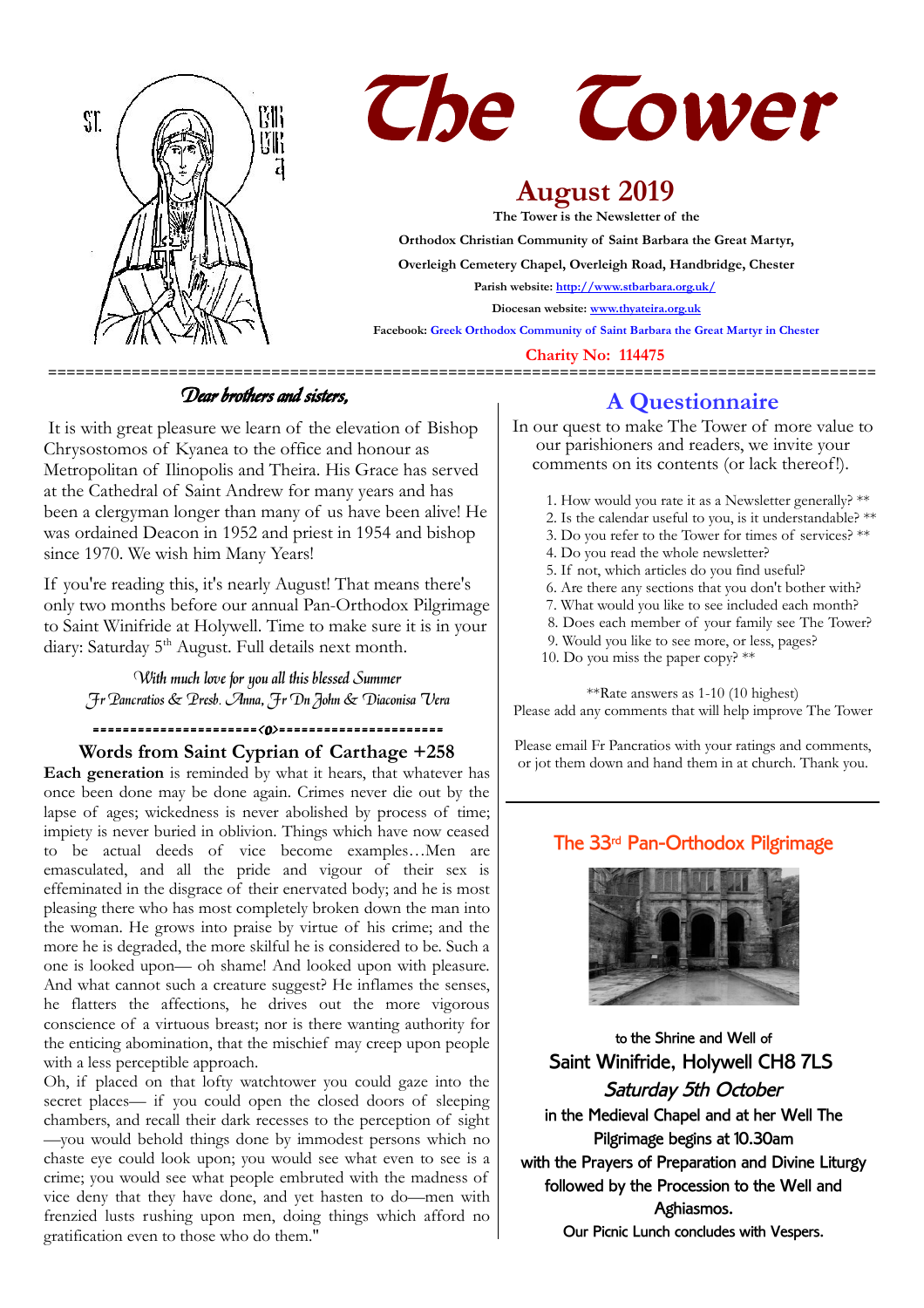## **Principal Services for August**

| 1 <sup>st</sup> | Thursday              |                    | <b>Beginning of the Dormition Fast</b> |                                                                 |
|-----------------|-----------------------|--------------------|----------------------------------------|-----------------------------------------------------------------|
| 3rd             | Saturday              | 5.30 <sub>pm</sub> | Vespers                                |                                                                 |
| 4th             | <b>Sunday</b>         | 10.00am            | <b>Matins</b>                          |                                                                 |
|                 |                       | 11.00am            | <b>Divine Liturgy</b>                  | 7th after Pentecost; Seven Sleepers of Ephesus                  |
|                 |                       | 1.00 <sub>pm</sub> |                                        | Pilgrimage to Saint Plegmund's Well, Plemstall and picnic lunch |
| 6 <sup>th</sup> | Tuesday               | 11.00am            | <b>Divine Liturgy</b>                  | Feast of the Transfiguration of Our Lord                        |
| 7th             | Wednesday             | 6.30 <sub>pm</sub> | Vespers                                | St Myron, Bishop of Crete                                       |
|                 | 10th Saturday         | 5.30 <sub>pm</sub> | Vespers                                |                                                                 |
|                 | 11th Sunday           | 10.00am            | <b>Matins</b>                          |                                                                 |
|                 |                       | 11.00am            | <b>Divine Liturgy</b>                  | 8th after Pentecost; Virgin-Martyr Susanna                      |
|                 | 14th Wednesday 6.30pm |                    | <b>Vespers</b>                         |                                                                 |
|                 |                       | 7.30 <sub>pm</sub> | <b>Divine Liturgy</b>                  | <b>Feast of the Dormition of the Theotokos</b>                  |
|                 | 17th Saturday         | 5.30 <sub>pm</sub> | Vespers                                |                                                                 |
|                 | 18th Sunday           | 10.00am            | <b>Matins</b>                          |                                                                 |
|                 |                       | 11.00am            | <b>Divine Liturgy</b>                  | 9th after Pentecost; Martyrs Florus & Laurus of Illyria         |
|                 | 21st Wednesday        | 6.30 <sub>pm</sub> | Vespers                                | Martyr Agathonikos of Nicomedia                                 |
|                 | 24th Saturday         | 5.30 <sub>pm</sub> | Vespers                                |                                                                 |
|                 | 25th Sunday           | 10.00am            | <b>Matins</b>                          |                                                                 |
|                 |                       | 11.00am            | <b>Divine Liturgy</b>                  | 10th after Pentecost; St John of Karpathos                      |
|                 | 28th Wednesday        | 6.30 <sub>pm</sub> | Vespers                                | Beheading of the Forerunner, John the Baptist                   |
|                 | 31st Saturday         | 5.30pm             | Vespers & Prayers for the Environment  |                                                                 |
|                 |                       |                    |                                        | <b>Principal Services for September</b>                         |

**The Church New Year**

| <b>Sunday</b><br>1st | 10.00am            | <b>Matins</b>         |                                                         |
|----------------------|--------------------|-----------------------|---------------------------------------------------------|
|                      | 11.00am            | <b>Divine Liturgy</b> | 11th after Pentecost; St Symeon Stylites the Elder      |
| Wednesday<br>4th     | 6.30 <sub>pm</sub> | Vespers               | Prophet Zachariah & Righteous Elizabeth                 |
| Saturday<br>7th      | 5.30 <sub>pm</sub> | Vespers               |                                                         |
| <b>Sunday</b><br>8th | 10.00am            | <b>Matins</b>         |                                                         |
|                      | 11.00am            | <b>Divine Liturgy</b> | The Nativity of the Theotokos & Ever-Virgin Mary        |
| 11th Wednesday       | 6.30 <sub>pm</sub> | Vespers               | <b>Hieromartyr Autonomus</b>                            |
| 14th Saturday        | 11.00am            | <b>Divine Liturgy</b> | <b>Exaltation of the Precious and Life-Giving Cross</b> |
|                      | 5.30 <sub>pm</sub> | Vespers               |                                                         |
| 15th Sunday          | 10.00am            | <b>Matins</b>         |                                                         |
|                      | 11.00am            | <b>Divine Liturgy</b> | 13th after Pentecost; Great Martyr Niketas the Goth     |
| 18th Wednesday       |                    | No Vespers            | St Theodore of Tarsus, Archbishop of Canterbury         |
| 21st Saturday        | 5.30 <sub>pm</sub> | Vespers               |                                                         |
| 22nd Sunday          | 10.00am            | <b>Matins</b>         |                                                         |
|                      | 11.00am            | <b>Divine Liturgy</b> | 14th after Pentecost; Hieromartyr Phokas of Sinope      |
| 25th Wednesday       | 6.30 <sub>pm</sub> | Vespers               | Apostle & Evangelist John the Theologian                |
| 28th Saturday        | 5.30 <sub>pm</sub> | Vespers               |                                                         |
| 29th Sunday          | 10.00am            | <b>Matins</b>         |                                                         |
|                      | 11.00am            | <b>Divine Liturgy</b> | 15th after Pentecost; St Kyriakos the Hermit            |

**++++++++++++++++++++**

# The Service of the Paraklesis

The Supplicatory Canon to the Mother of God will be served in Church each day during the Dormition Fast (1st-15<sup>th</sup>) August) at 3pm as follows:  $1^{st}$ ,  $2^{nd}$ ,  $3^{rd}$ ,  $7^{th}$ ,  $8^{th}$ ,  $9^{th}$ ,  $10^{th}$ ,  $12^{th}$  &  $13^{th}$ . Please ensure that you bring, or hand in, the names of those in need of the divine help of the Theotokos. These services are a great aid to those who suffer from physical or spiritual illness or other personal difficulties.

## Parish Pilgrimage to Saint Plegmund's Well for the Blessing of Waters and fasting picnic

This will take place on Sunday 4<sup>th</sup> August, two days after his Feast Day following the Dismissal from the Divine Liturgy If needed, a folding chair or stool will be useful for the picnic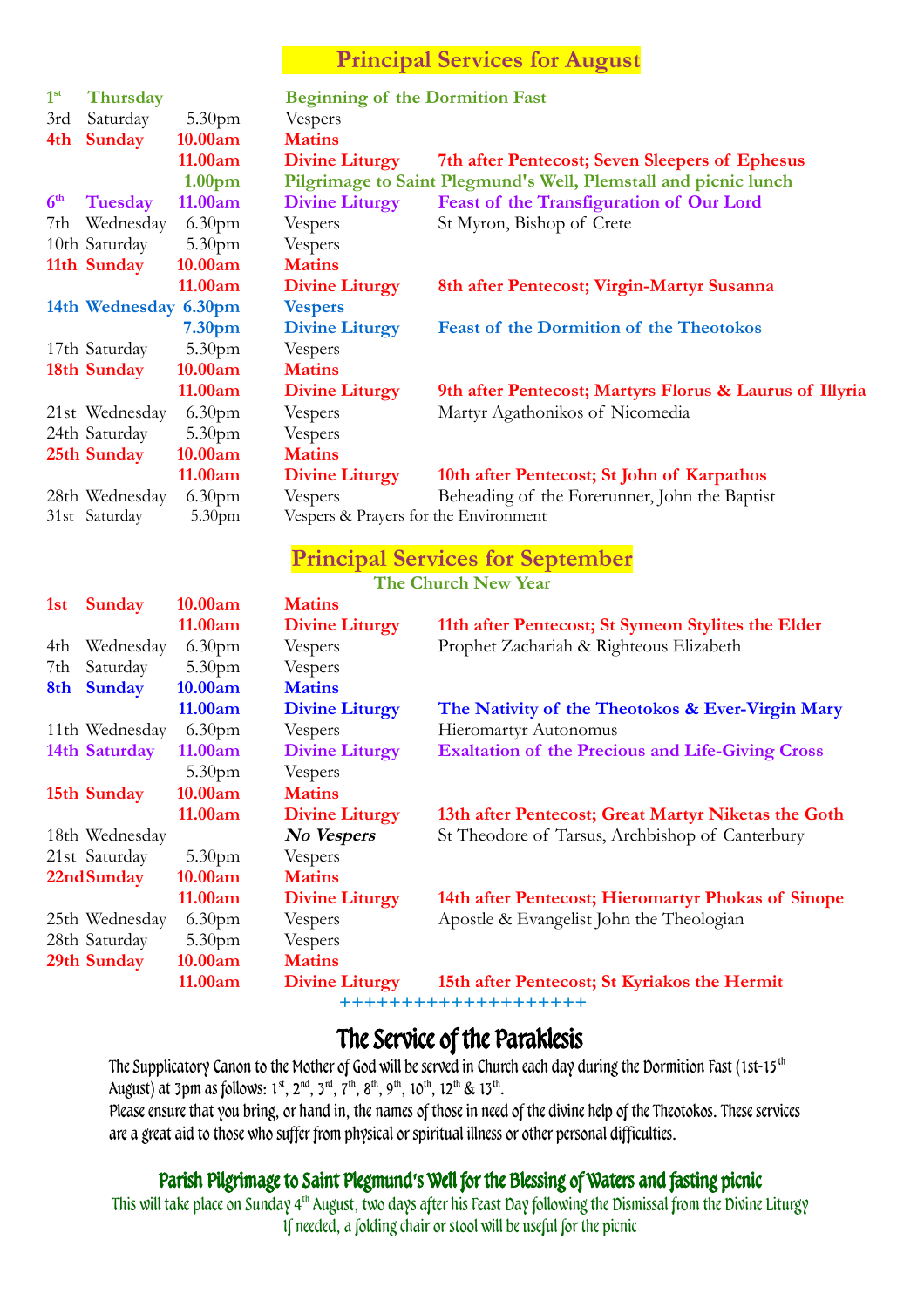## **An Interview with H.E. Archbishop Nikitas of Thyateira and Great Britain**

*How did you feel when you were informed that the Holy and Sacred Synod of the Ecumenical Patriarchate elected you to be the next Archbishop of Thyateira and Great Britain?*

I was called in the middle of the night and was told that I was elected Archbishop of Thyateira and Great Britain. At first, I thought I was dreaming. As reality set in, I called my brother and slowly made a few other phone calls. After the initial shock wore off, I called the Fathers of Mount Athos and asked for their prayers. I asked one of them to go to the icon of the "Axion Estin" and to ask the Theotokos to guide my steps on the path of truth and love.

As I sat thinking, I began to understand the enormous task that was being offered me. I thought about my unworthiness and wondered how to begin. Of course, I also was moved by the fact that I was selected by the Ecumenical Patriarch for this great honour. It is, indeed, a great honour but also brings great challenges.

#### *As you prepare for your next ministry in the service of the Church, what are your top priorities and points of importance that you plan on addressing following your enthronement?*

I think the top priority is education – on many levels. First, we need to help the clergy and better prepare them to serve the people. We need to offer them the proper resources to meet the growing and pressing needs of the community. We face so many new and developing issues these days – we need to be able to respond to them and offer an Orthodox answer – an answer grounded in the tradition of our faith.

We also need to educate our people, so they know what we actually believe. Too often people think they know what we believe, but they do not have a clear understanding of our doctrines. I have already spoken to the clergy on beginning a program of "adult religious education".

Through the existing schools for the children (both the Catechetical and Greek-language schools), we can also share the truths entrusted to us. We must look to raise the level of education of our community, so they understand who they are as Orthodox Christians.

I also believe it is necessary, if not critical, to educate the general public about the Orthodox Church. Many people have heard of us, but they know nothing about us. We need to open the doors and share what we have.

#### *You have previously served in Asia and in the United States; how have those experiences prepared you for serving the needs of the Orthodox faithful in Europe?*

Asia was a very special opportunity for me, as I was able to serve as a missionary clergyman. This was a clear reminder to me that the Church must always have a missionary vision. Too often, we sit in the comfort of our communities and parishes and do not come into contact with or remember the challenges of a missionary church. At times, one has to develop a new and different "language" to communicate the faith. It must be done in a means for people to understand and accept its truths. The experience of being in Asia, along with what I lived in the United States (as a clergyman and as an educator), has made me see the world and life in a different manner. When you live outside your own "comfort zone," you learn many things, especially respect for the other and his/her ways and patterns of life.

As some know, I have a good ear for language and am able to serve in several languages. This has been a great resource for me over the years, not only in Asia but also in the United States. At times, this allows for creating a sense

of belonging and draws people closer to us. After all, the Church is our family.

*Society is experiencing many changes and challenges, some would say upheavals; what do you see the role of an Orthodox hierarch to be in the twenty-first century?*

Society is, indeed, changing and the Church must take a leading role in helping society heal. It is necessary that I, as a hierarch and representative of Christ, stress the importance of family and community. I think that young people and society, in general, focus on individualism — me, mine, and the self. The Church is a community and we have to remind people of that. And, that there is a place for everyone in the Church, for it is in the Church that we are healed, restored and sanctified. The Church must be the ballast in the storms of life. I believe that my time in Berkeley and my conversations with the young people there have helped prepare me for the challenges ahead of me. Our young people, like others, are looking for answers to their questions and problems. Some want hope, while others need comfort. It is through loving and comforting words that we can guide people and slowly change the path the world is taking. I often say – look at our political leaders – they all promise us answers and solutions to all the problems of life. And yet, their promises never become realities. The only real hope and solution is Christ. If we live according to His word, many of the problems would disappear. My role is to try to live this message.

*Together with your election, the recent enthronements of Archbishops Elpidophoros (United States) and Makarios (Australia) have breathed new life into the Church and especially the Ecumenical Patriarchate. How do you see these hierarchal changes affecting the Church, intra-Orthodox relations, and the future of the Phanar?*

It is interesting to note that the three elections were for English-speaking eparchies. While we may each have our own challenges, we share many things in common, especially on issues surrounding the younger generations, the use of language, translations, and much more. Hopefully, we can address their needs in a language they understand. By this I do not mean English, I mean that we must use the tools of language – expressions, idioms, means of communication, social media, and much more to which they relate and use every day.

I come from a land where we are familiar with intra-Orthodox relations, ecumenical activities, even inter-faith dialogue. I believe my familiarity with these will serve as a great resource for me in my new ministry. I can use my experience and these resources to embrace and work with other Orthodox Christians and people of other traditions. The United Kingdom is a society of various peoples, identities and traditions – they need to learn about us and we need to learn about them. I have done some things on behalf of the Ecumenical Patriarchate, especially in the area of human trafficking and modern slavery, with the Anglican Church and know the Archbishop of Canterbury. This is an outreach on our part and a sign that we have something to offer in this ministry. We have established and built a partnership – we all plan to build more.

I believe that the Ecumenical Patriarchate selected us (the new Archbishops), hoping that we can expand our ministries and bring a message of hope to the world. We are the voice of the Phanar outside of Turkey.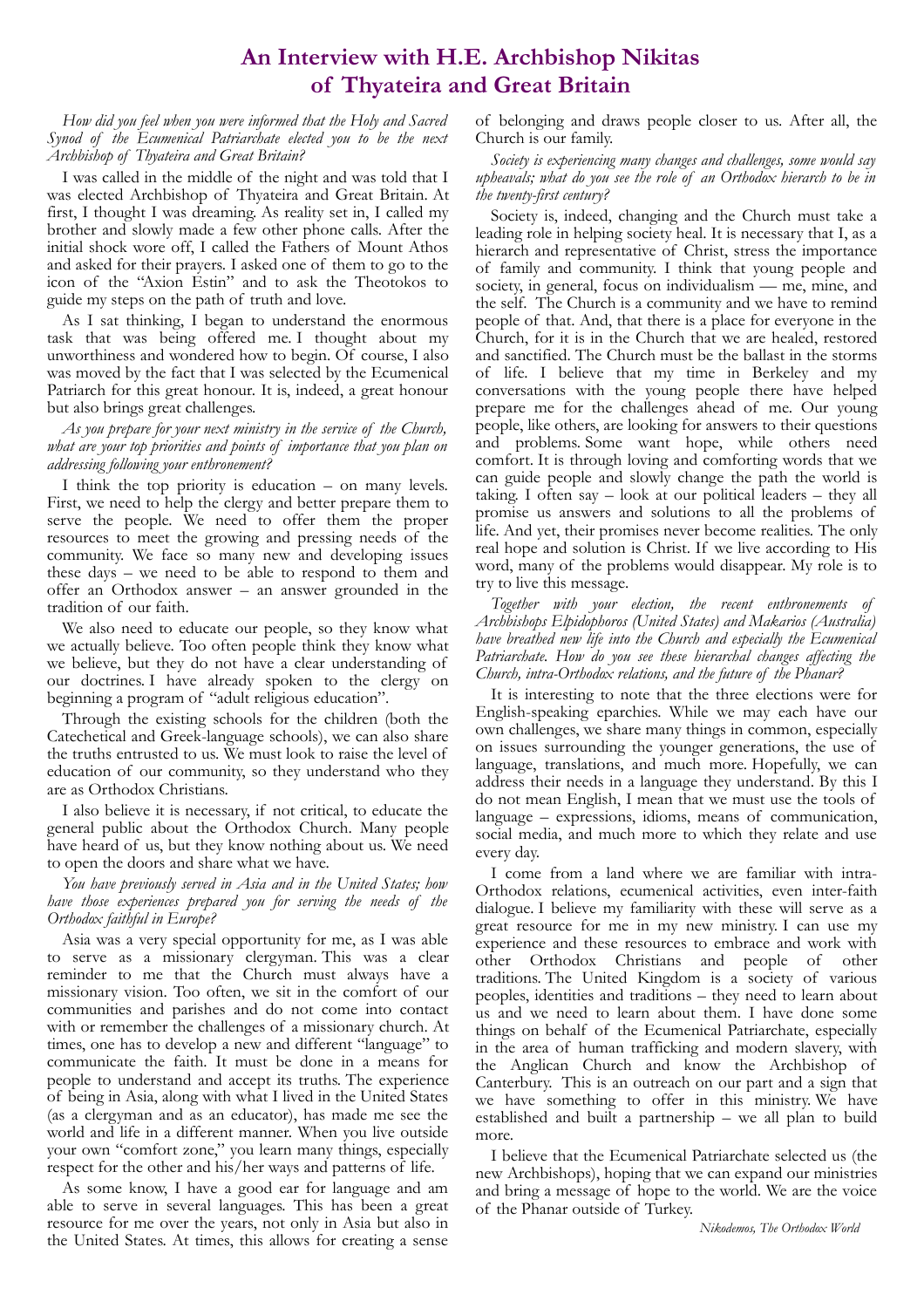# **Some Further Thoughts on the Life and Traditions of our Faith On Developing a Spiritual Life part 2**

*The longer we go on without confessing, the worse it is for us, the more entangled we become in the bonds of sin, and therefore the more difficult it is to give account. We ought to confess our sins more frequently, in order to strike and scourge the sins by the open avowal of them, and in order to feel a greater loathing of them. +St. John of Kronstadt*

**Confess and Commune regularly.** These things ought to be a given for every Orthodox Christian, whoever and wherever they are.

Sadly, this is all too-often not the case. We stay away from Communion of the precious gifts of the Body and Blood of Christ because we neglect the spiritual life; because we are tangled up in the ways of the world and, frankly, our life is a mess.

It's time to do something about it for we do not know when the Lord will call us to judgement: It may be many years – or it might be tomorrow! As the Scouts say "Be prepared!".

Do we stay away from the glorious Sacrament of the Eucharist because we are ashamed of the state of our life. Then let's fix it. The Holy Gifts should be like a magnet, drawing us towards this great Mystery at every possible moment but we need to make ourselves ready through the Sacrament of Repentance – Confession. And that's the stumbling block, isn't it?

I find it sad that someone will come to me in their middle years having at last plucked up the courage to confess, to learn that they made their confession once – when they were fifteen years of age. So, since then they have not received Communion even though they may have attended church many times, even weekly.

How can we face Christ at the Judgement if we have failed so miserably to receive Him into our hearts through His Body and Blood? To follow Him requires no little effort on our part and we have already discussed some of the basics of prayer in the last edition of The Tower. We shall look at other aspects of growth in the spiritual life in future editions.

As I noted last month we ought to reflect each day on what has held our attention, good and ill, throughout each day and to note where we have fallen short: pride, envy lust, greed, anger, lying, theft and so the list goes on. Examine your hearts and you will spot those things that cause us fall short. In this way we will come to realise that we are not so perfect after all!

At the heart of the Sacrament is the concept of repentance – sincere regret or remorse for the things done or said (or not), as the case may be. If we do not feel sorrow for what we have said or done, there is no point in

approaching the Sacrament because we are still filled with pride – a stiff neck as some say! Much prayer and determination is needed to turn one's life around. Often help will be needed from your priest: talk to him.

If we are honest with ourselves and determine to follow Christ's call we will make the effort and pour out our hearts before the Saviour in the Sacrament, determined not to repeat the sins we have confessed. Remember that if you haven't confessed in a long time (or ever!) there will be issues that will take a lot of digging out; those acts or thoughts that the Evil One convinces us are 'not really sinful'. So often, these will be on the lines of lying or swearing, though there are many other sins that attach themselves to us even without our noticing. Only when we sit down in self-examination do we find them glaring at us. Then is the time to root them out.

What benefits we gain from a pure confession; we feel two inches taller when that burden of our sins is laid before the feet of Christ (see Matt.11:28) and we can walk away rejoicing and with a heart that no-longer feels like a stone – hard and bloodless.

In must be remembered that, on the other hand, a dishonest or insincere confession, not only does no good but can be utterly harmful and our burden is redoubled.

Rejoice, for when we have made a good and honest confession our heart is filled with joy and we can stand before the holy Chalice and receive the Mystery of the Eucharist and we are made one with Christ the One who forgives, and forgives, and forgives.

Christ Jesus calls us to receive Him in our hearts as often as we are able, not once in a blue moon, or two or three times a year but regularly, even weekly, making our confession just as frequently. With the power of Christ and His Holy Spirit dwelling within us we have a defence against the Devil and all his minions. Add to the Sacraments our acts of daily prayer and reading and above all making the sign of the cross over all we do, and the Evil One is banished from our lives.

Never forget that without Christ in our lives in every waking moment we are empty of Life; we are, as Saint Nikolai Velimirovic reminds us that *The human soul without Him becomes hell; a people without Him becomes a pack of famished and ravening wolves.*

*The biggest lie of this world is idea that we have plenty of time. With it the devil keeps us in the state of spiritual idleness and relaxation. Actually we may die every second, like many of our friends and relatives have done. Woe to us if we do not fight for our salvation every minute.* - Archpriest Andrey Tkachev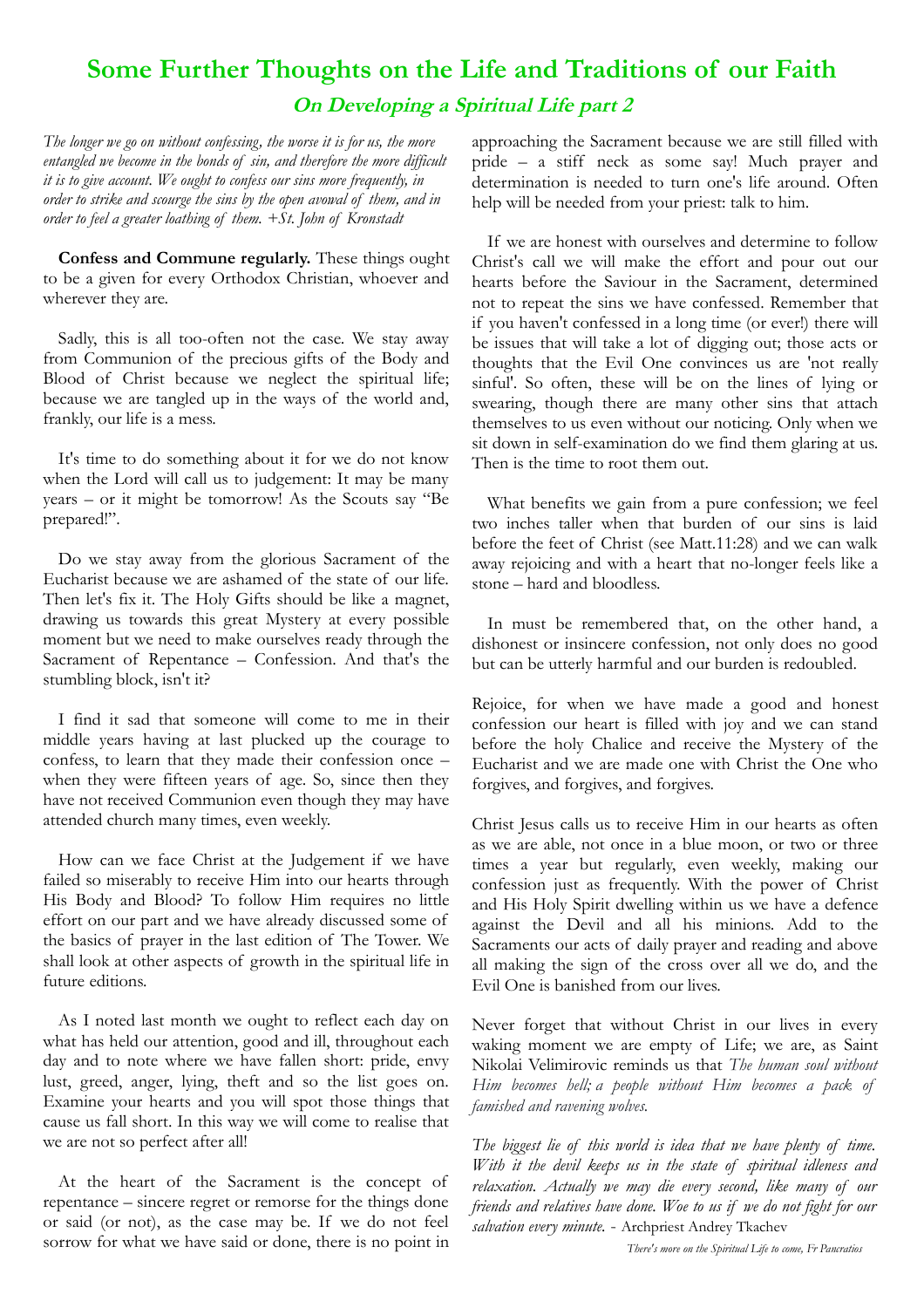# *A Scripture Reading Calendar for August*

| $\mathbf{1}$   | Fast        | 1 Corinthians 7:24-35    | Matthew 15:12-21               | Virgin-Martyr Sidwell of Exeter (6thC)                          |
|----------------|-------------|--------------------------|--------------------------------|-----------------------------------------------------------------|
| $\overline{2}$ | Fast        | 1 Corinthians 7:35-8:7   | Matthew 15:29-31               | St Plegmund, Hermit of Cheshire (914)                           |
| 3              | Fast**      | Romans 12:1-3            | Matthew 10:37-11:1             | St Trea, Hermitess of Ardtree, Northern Ireland (5thC)          |
| 4              | Fast**      | <b>Romans</b> 15:1-7     | <b>Matthew 9:27-35</b>         | St Sithney, patron of Sithney, Cornwall (c529)                  |
| 5              | Fast        | 1 Corinthians 9:13-18    | Matthew 16:1-6                 | Martyr Oswald, King of Northumbria (642)                        |
| 6              | Fast***     | 2 Peter 1:10-19          | Matthew 17:1-9                 | St Hardulf, Hermit at Breedon, Leicestershire (7thC)            |
| 7              | Fast        | 1 Corinthians 10:12-22   | Matthew 16:20-24               | St Donat of Llandunwyd, Glamorgan (6thC)                        |
| 8              | Fast        | 1 Corinthians 10:28-11:8 | Matthew 16:24-28               | St Ultan, hieromonk of the Monastery of St Peter, Crayke (8thC) |
| 9              | Fast        | 1 Corinthians 11:8-23a   | Matthew 17:10-18               | St Phelim, disciple of St Columba (6thC)                        |
|                | $10$ Fast** | Romans 13:1-10           | Matthew 12:30-37               | St Bertram of Ilam, Staffordshire (8thC)                        |
|                | 11 $Fast**$ | 1 Corinthians 1:10-17    | <b>Matthew 14:14-22</b>        | St Blane, Bishop of Bute (Scotland c590)                        |
|                | 12 Fast     | 1 Corinthians 11:31-12:6 | Matthew 18:1-11                | St Jambert, 14 <sup>th</sup> Archbishop of Canterbury (792)     |
|                | 13 Fast     | 1 Corinthians 12:12-26   | Matthew 18:18-22; 19:1-2,13-15 | St Muredach, first Bishop of Killala (6thC)                     |
|                | 14 Fast     | 1 Corinthians 13:4-14:5  | Matthew 20:1-16                | St Werenfrid of England, laboured amongst the Frisians (c760)   |
| 15             |             | Philippians 2:5-11       | Luke 10:38-41; 11:27-28        | St Altfrid of Hildesheim (874)                                  |
|                | 16 Fast     | 1 Corinthians 14:26-40   | Matthew 21:12-14,17-20         | St Armagillus, founder of monasteries, in Brittany (c550)       |
| 17             |             | Romans 14:6-9            | Matthew 15:32-39               | St James the Deacon, missioner to Northumbria (after 671)       |
| <b>18</b>      |             | 1 Corinthians 3:9-17     | <b>Matthew 14:22-34</b>        | St Inan, hermit of Ayrshire, Scotland (9thC)                    |
| 19             |             | 1 Corinthians 15:12-19   | Matthew 21:18-22               | St Credan, 8 <sup>th</sup> Abbot of Evesham (780)               |
| 20             |             | 1 Corinthians 15:29-38   | Matthew 21:23-27               | St Eadberht, King of Northumbria who became a monastic (768)    |
|                | 21 Fast     | 1 Corinthians 16:4-12    | Matthew 21:28-32               | St Eardwulf of Breedon-on-the-Hill (Northumbria, c808)          |
| 22             |             | 2 Corinthians 1:1-7      | Matthew 21:43-46               | St Arnulf of Eynesbury, hermit (Cambridgeshire, 9thC)           |
|                | 23 Fast     | 2 Corinthians 1:12-20    | Matthew 22:23-33               | St Tydfil, daughter of King Brychan (Merthyr Tydfil c480)       |
| 24             |             | Romans 15:30-33          | Matthew 17:24-18:4             | St Bregwyn, 12 <sup>th</sup> Archbishop of Canterbury (764)     |
| 25             |             | 1 Corinthians 4:9-16     | <b>Matthew 17:14b-23b</b>      | St Ebba the Elder, Abbess of Coldingham (Northumbria, 683)      |
| 26             |             | 2 Corinthians 2:3c-15    | Matthew 23:13-22               | St Ninian, Apostle to the Southern Picts (Scotland, 432)        |
| 27             |             | 2 Corinthians 2:14-3:3   | Matthew 23:23-28               | St Decuman of Watchet (Somerset, 706)                           |
|                | 28 Fast     | 2 Corinthians 3:4-11     | Matthew 23:29-39               | St Pelagius, child-martyr of Constance under Numerian (c283)    |
|                | 29 Fast     | Acts 13:25-33a           | Mark 6:14-30                   | St Eadwold, hermit at Cerne in Dorset (9thC)                    |
|                | 30 Fast     | 2 Corinthians 4:13-18    | Matthew 24:27-33,42-51         | St Rumon, bishop and patron of Tavistock (6thC)                 |
| 31             |             | 1 Corinthians 1:3-9      | Matthew 19:3-12                | Sts Cuthburgh & Cwneburgh, Abbesses of Wimbourne (c725)         |

*\* Wine is allowed on this day*

*\*\* Wine & Oil are allowed on this day* 

\*\**\* Fish, Wine & Oil are allowed on this day* 

**Sundays are shown in Bold**

† Note there are more readings on certain days - If you have no other Calendar, the Diocesan Hemerologion serves as a guide. Alternatively search the internet and download **Menologion 3.0** - a useful perpetual calendar

### **-------------------------------------------------------------------------------------------------------------------------------------** Board Meeting

A Board Meeting will be held on 29<sup>th</sup> September after the Divine Liturgy. All matters to the Secretary by 14 days earlier.

Board meetings will continue to be held in the Refectory and are open to all who wish to attend. Trustees meetings will, in future, generally be held via video Conferencing due to the difficulty for the Trustees to meet together in person.

**++++++++++++++++++++**

# Summer Walk

Will take place on Sunday 8<sup>th</sup> September following the Divine Liturgy

We agreed our destination would be Wepre Park near Connah's Quay

The park contains a ruined castle (Ewloe), playground and visitor centre.

where we will enjoy picnic and walk and room for the children to run around!

Some of you may be familiar with park already, others surely won't.